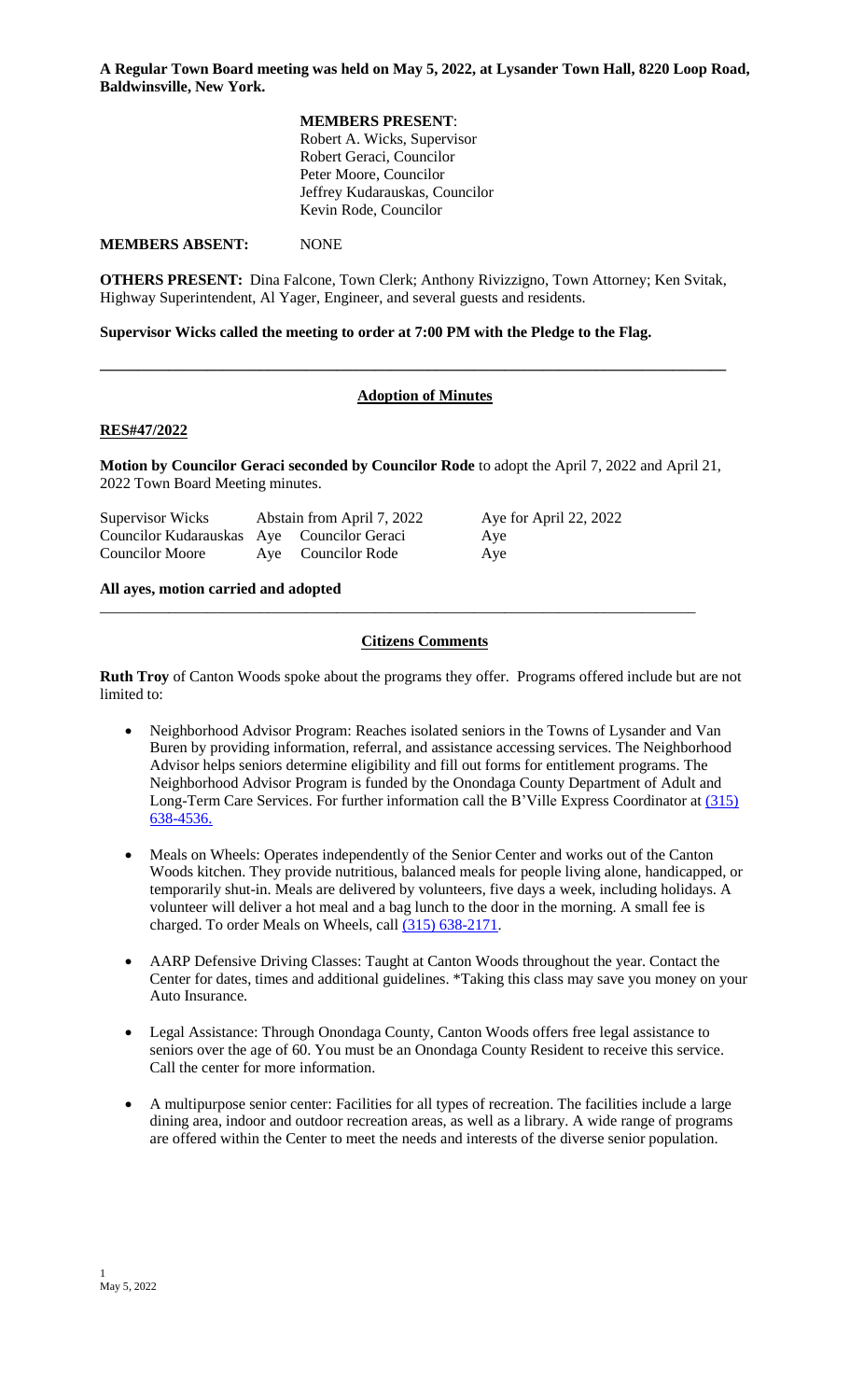- Canton Woods Library: Contains over 2000 hardcover books including monthly best sellers. There are also large print books and a wide selection of audio books. The variety of books parallels those found in a public library. Public donations to the Library are accepted at the Librarian's discretion.
- Outdoor facility: Gazebo, pavilion and picnic area.
- P.E.A.C.E, Inc. Luncheons: Canton Woods houses P.E.A.C.E. Inc.'s Senior Nutrition program each Monday, Wednesday and Friday at 12:00pm. Connect with your friends and neighbors and enjoy a delicious, affordable lunch at Canton Woods, your Senior Nutrition Site. The meals are wholesome and mostly made from scratch. The best part is the suggested contribution of \$3.50. For information regarding PEACE's Senior Nutrition Sites contact Food Services, [\(315\)](tel:(315)%20470-3331) 470-[3331](tel:(315)%20470-3331) or visit their website at [www.peace-caa.org](https://www.peace-caa.org/) P.E.A.C.E., Inc.'s Senior Nutrition Program is funded by: U.S. Administration on Aging, the NYS Office of Aging and the Onondaga County Department of Adult and Long Term Services.
- Blood pressure screening: Most Friday mornings at 10am. A qualified health care professional will take your pressure and help to keep track of your numbers from month to month.
- Flu shots: Given by local pharmacies at the center. The shots are generally available at the end of September, or beginning of October. Check our monthly calendar for the dates in the fall.
- Fitness classes: The class format is extensive, with emphasis on strengthening, aerobics, flexibility and relaxation, and floor exercises for abdominal, hip and leg strengthening. The group is under the leadership of an experienced instructor. This FREE class is facilitated by a Licensed Physical Therapist. Strengthen your core, and improve your balance. Reduce your risk of falling.
- Tai Chi: A series of movements performed in a slow, focused manner and accompanied by deep breathing. It may reduce stress, improve balance, and alleviate pain.
- Chair Yoga: With Yvonne Martin RYT500 Certified Kripalu Yoga teacher. Discover Kripalu Yoga, a gentle mindful Hatha Yoga practice that emphasizes compassionate self- acceptance and mind –body awareness. The first class is always FREE.
- Zumba Gold: Modified low impact moves for all levels yet specifically designed for the active older adult and beginners. Instructor Susan Petrella leads the class as you move to the beat at your won speed.
- Art Group: Meets under the guidance and encouragement of retired art teacher, Mike Conway.
- Book Club: Meets once each month. Call the center for the current book selection, start reading and join in the lively discussion.
- Crafting: Join fellow crafters each Tuesday morning to share ideas, patterns, techniques and a few good laughs!
- Writing class: Take the time to put your special memories and experiences down on paper for family, friends or simply for your own enjoyment.

**Cindy Clarke** of West Genesee Street mentioned that PAC-B has recorded videos with all of the information Canton Woods provides.

**Charlie LaPrense** Chair/Board Member of Canton Woods stated that they do a tremendous amount for the community. He thanked the Board for their time and for the budgeted amount that the Town gives to Canton Woods on a yearly basis.

**John Kalkbrenner** of Smokey Hollow Road asked the Board about the trees that have been cut down and is concerned about shade where the kids play. He also mentioned his concerns with parking and kids' safety as they tend to run into the parking lot. **Mr. Yager** said that the parking area will be changed, as they are adding 66 spaces. Mr. Kalkbrenner said that Mr. Yager is doing a wonderful job at the park and he enjoys walking his dog there as well. He also asked that more benches be put in around the park for seniors.

\_\_\_\_\_\_\_\_\_\_\_\_\_\_\_\_\_\_\_\_\_\_\_\_\_\_\_\_\_\_\_\_\_\_\_\_\_\_\_\_\_\_\_\_\_\_\_\_\_\_\_\_\_\_\_\_\_\_\_\_\_\_\_\_\_\_\_\_\_\_\_\_\_\_\_\_\_\_\_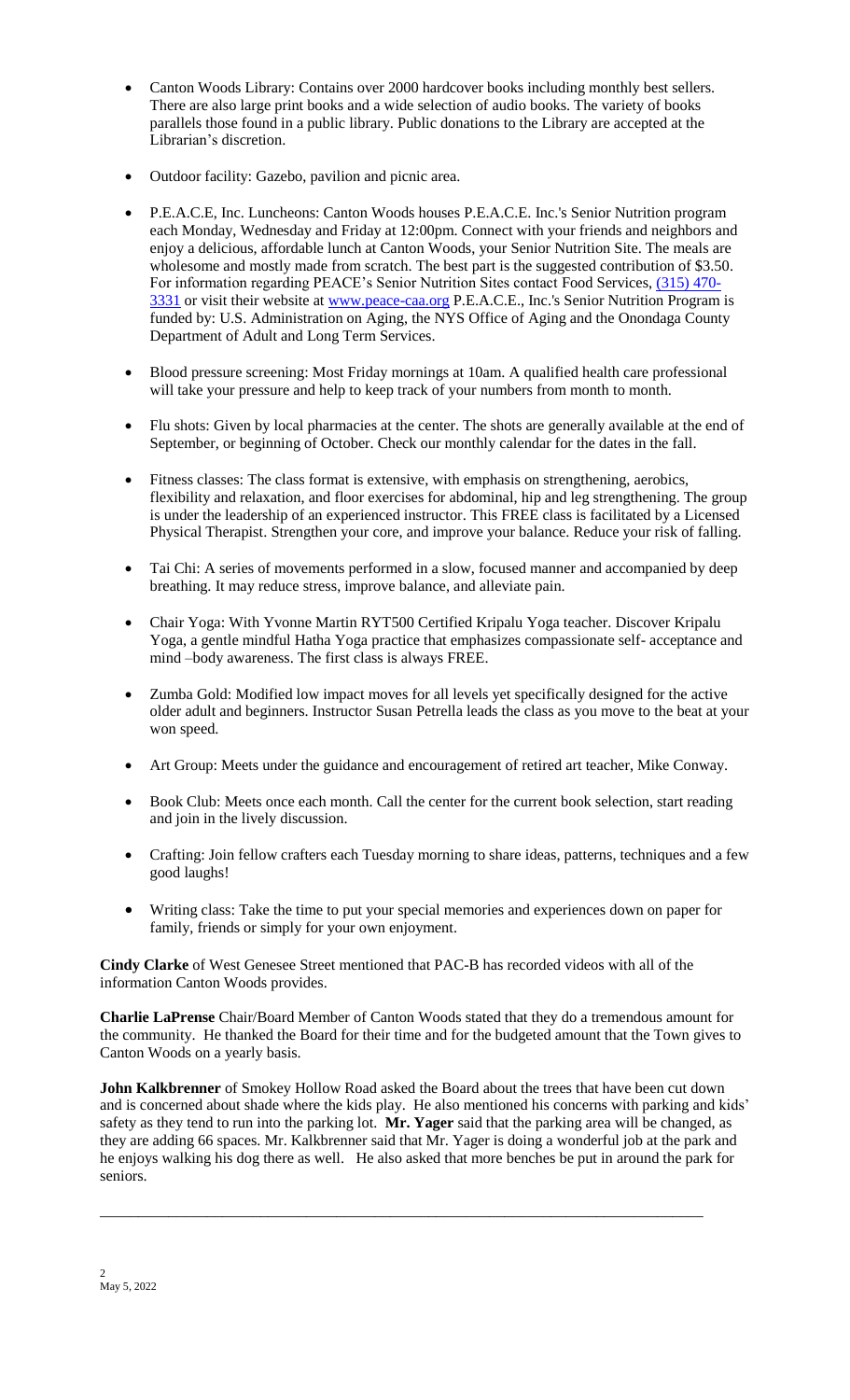## **Town Board Comments**

The Councilors thanked everyone for attending and watching PAC-B. **Councilor Geraci** spoke about Canton Woods and he mentioned that 1% of Town of Lysander's budget goes to Canton Woods. He said they have wonderful programs for senior citizens and encouraged people to visit.

**Councilor Rode** mentioned that he attended a function that Onondaga County sponsored. You can find information on this survey for LWRP at www.syracuse.lwrp.org. The County and City of Syracuse are looking for ideas regarding the Inner Harbor. There is an opportunity to impact an area of the city many people try to visit. **Councilor Rode** thanked those involved for helping with cleanup on Brundage Road and for the Earth Day cleanup. He said that Senator Mannion announced he matched the \$100K with the county for Seneca River for Water Chestnut/Invasive species. **Councilor Rode** noted that he will not be at the next meeting as he will be out of town.

# **Supervisor's Comments**

\_\_\_\_\_\_\_\_\_\_\_\_\_\_\_\_\_\_\_\_\_\_\_\_\_\_\_\_\_\_\_\_\_\_\_\_\_\_\_\_\_\_\_\_\_\_\_\_\_\_\_\_\_\_\_\_\_\_\_\_\_\_\_\_\_\_\_\_\_\_\_\_\_\_\_\_\_\_\_

**Supervisor Wicks** thanked those who helped with the Brundage Road cleanup, and advised that there is a new manager at Anheuser Busch (Budweiser) who is working with him and Anheuser Busch will be signing a contract with Gypsum Express to erect a place where trucks can go and stage until they can get into the plant. Together they will be working on additional scales to move the trucks in faster. Once those are in place, that should alleviate the majority of what's going on. **Supervisor Wicks** said it is clear 80% of the garbage comes from truckers. The other comes from residents dumping there. He hopes they are not local residents but he said that if anyone sees someone littering to call the authorities. Supervisor Wicks stated that he would like to implement more assistance for older Veterans. This will be something he will be working on to get funding for and will keep the public apprised.

# **Department Head Reports**

\_\_\_\_\_\_\_\_\_\_\_\_\_\_\_\_\_\_\_\_\_\_\_\_\_\_\_\_\_\_\_\_\_\_\_\_\_\_\_\_\_\_\_\_\_\_\_\_\_\_\_\_\_\_\_\_\_\_\_\_\_\_\_\_\_\_\_\_\_\_\_\_\_\_\_\_\_\_\_\_\_\_\_

**Ken Svitak, HW Superintendent** stated that the current HW Pavement Management plan is underway and it is halfway complete. The state awarded TOL \$100K to add to the Pavement Management Plan and that will be available in the next couple of weeks.

**Dina Falcone, Town Clerk** advised the public that if they are current with their tax payments and received a letter from New York State regarding delinquent taxes and STAR exemption removal it is in error. The Onondaga County Real Property Director is currently working with NYS Department of Taxation to determine how many of the letters were mailed to residents. If you are concerned you may have delinquent taxes you can contact the office or look online at

[https://ocfintax.ongov.net/Imate/disclaimer.aspx](https://ocfintax.ongov.net/Imate/disclaimer.aspx?fbclid=IwAR2ax55IE8wO-wNhqGThWDHSATyPHM97jC35bhdHUfnqELK75DFri2kmZOQ) Ms. Falcone continued that for those who received the letter regarding delinquent taxes and STAR removal here is the explanation from NYS: If you weren't before, you are now probably aware that NYS is re-instituting the removal of STAR exemptions for property owners who owe delinquent taxes. Letters were in mail boxes last week, but unfortunately a significant number of property owners are receiving this is in error. It should only have gone to property owners who owe 2021 taxes or earlier. The list was generated in early March and erroneously included property owners who had not yet paid their 2022 taxes in full. You can contact the county office referenced in the letter or NYS Dept. of Taxation at 518-457-5149 if you have any additional questions.

**Ms. Falcone** advised that The Town of Lysander will now be an early voting site. The information follows:

\_\_\_\_\_\_\_\_\_\_\_\_\_\_\_\_\_\_\_\_\_\_\_\_\_\_\_\_\_\_\_\_\_\_\_\_\_\_\_\_\_\_\_\_\_\_\_\_\_\_\_\_\_\_\_\_\_\_\_\_\_\_\_\_\_\_\_\_\_\_\_\_\_\_\_\_\_\_\_\_\_\_

**June Primary: June 28 6am-9pm** Early Voting for the June Primary will be: June 18-26 Mon-Thur-Fri. 10am-6pm  $12pm-8pm$ Sat-Sun. 9am -5pm **August Primary: August 23 6am-9pm** Early Voting August 13-21<br>Mon-Thur-Fri. 10am-6pm Mon-Thur-Fri. Tues-Wed. 12pm-8pm Sat-Sun. 9am -5pm **November General Election: November 8 6am-9pm** Early Voting October 29-November 6 Mon-Thur-Fri. 10am-6pm Tues-Wed. 12pm-8pm<br>Sat-Sun. 9am -5pm

9am -5pm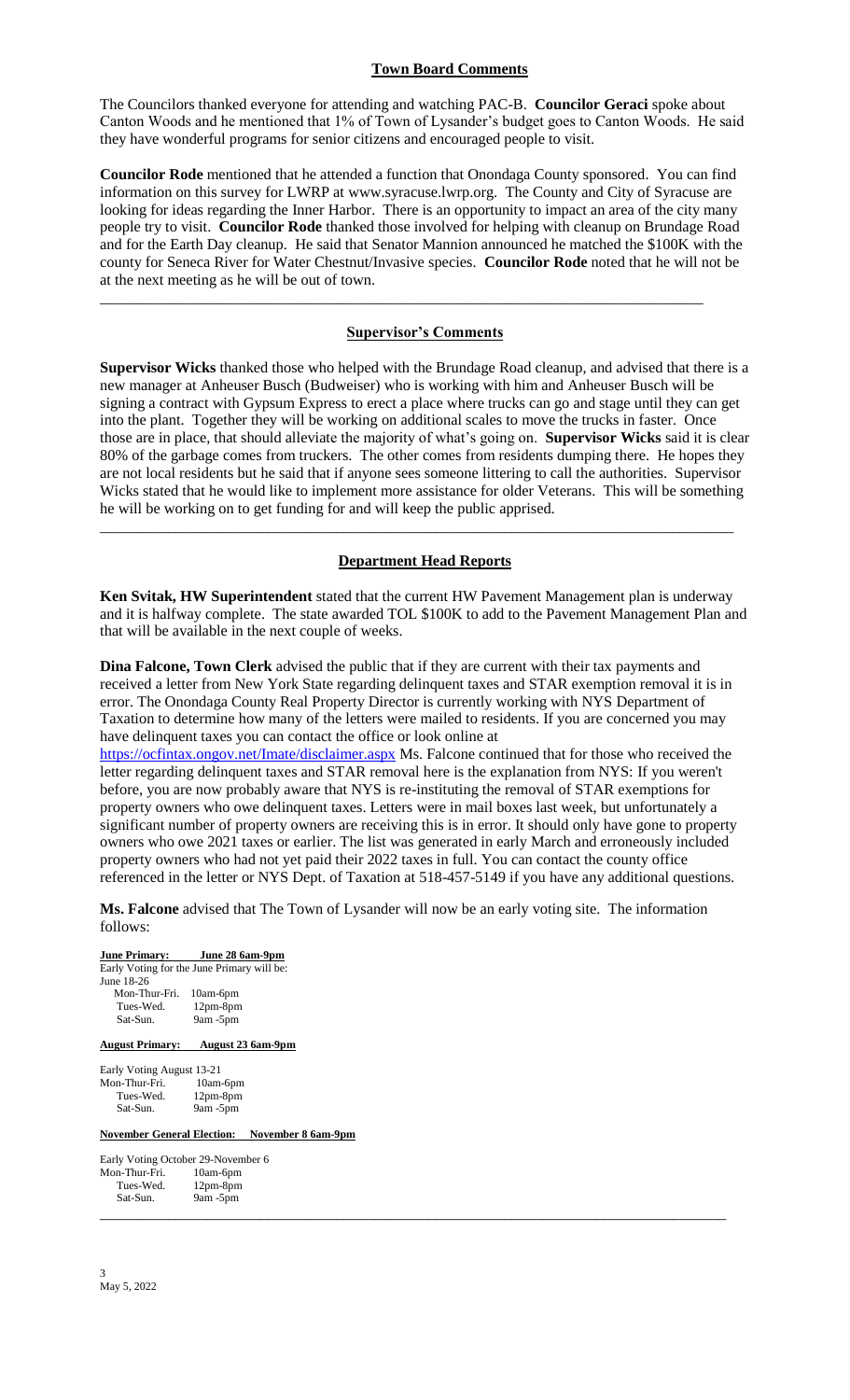# **Regular Agenda Items**

# **MOTION TO AUTHORIZE THE TOWN CLERK TO ATTEND THE NYALGRO CONFERENCE IN JUNE, 2022**

# **RES#48/2022**

**Motion made by Councilor Moore seconded by Councilor Kudarauskas** to authorize the Town Clerk to attend the New York Association of Local Government Records Officers School/Conference in Albany, New York June 12 – 15, 2022 at a total cost of \$718.60, which includes hotel, meals, and the conference.

| Supervisor Wicks       | Aye Councilor Kudarauskas | Aye | <b>Councilor Geraci</b> | Aye |
|------------------------|---------------------------|-----|-------------------------|-----|
| <b>Councilor Moore</b> | Aye Councilor Rode        | Aye |                         |     |

### **All ayes, motion carried and adopted**

# **MOTION TO HOLD A PUBLIC HEARING FOR THE COMMUNITY DEVELOPMENT BLOCK GRANT 5 YEAR PLAN ON MAY 19, 2022 AND ADVERTISE FOR SAME**

### **RES#49/2022**

**Motion made by Councilor Rode seconded by Councilor Geraci** to hold a Public Hearing for the Community Development Block Grant 5 Year Plan on Thursday, May 19, 2022 at 7:00 PM in Lysander Town Hall. This resolution shall authorize the Town Clerk to advertise for same.

| <b>Supervisor Wicks</b> | Aye Councilor Kudarauskas | Aye | <b>Councilor Geraci</b> | Aye |
|-------------------------|---------------------------|-----|-------------------------|-----|
| <b>Councilor Moore</b>  | Aye Councilor Rode        | Aye |                         |     |

### **All ayes, motion carried and adopted**

# **MOTION TO APPROVE THE SETTLEMENT AGREEMENT WITH McLANE COMPANY, INC. REGARDING THE TAX CERTIORARI MATTER WITH THE TOWN**

### **RES#50/2022**

**Motion made by Councilor Geraci seconded by Councilor Rode** to approve the Settlement Agreement with McLane Company, Inc. regarding the Tax Certiorari matter. (Settlement Agreement to follow)

| <b>Supervisor Wicks</b> | Aye Councilor Kudarauskas | Aye | Councilor Geraci | Aye |
|-------------------------|---------------------------|-----|------------------|-----|
| <b>Councilor Moore</b>  | Aye Councilor Rode        | Aye |                  |     |

### **All ayes, motion carried and adopted**

*Discussion:*

*Tax certiorari is the term for legal proceedings by which a real property's tax assessment is reviewed by an administrative agency and ultimately by the courts. The McLane Tax Certiorari matter against TOL will be settled.*

# **MOTION TO HIRE GEORGE FIELDS AS PARK ATTENDANT**

### **RES#51/2022**

**Motion made by Councilor Kudarauskas seconded by Councilor Rode** to approve appoint George Fields in the Parks and Recreation Department as Park Attendant with an hourly rate of #13.20 per hour effective May 14, 2022.

| Supervisor Wicks       | Aye Councilor Kudarauskas | Aye | Councilor Geraci Aye |  |
|------------------------|---------------------------|-----|----------------------|--|
| <b>Councilor Moore</b> | Aye Councilor Rode        | Aye |                      |  |

\_\_\_\_\_\_\_\_\_\_\_\_\_\_\_\_\_\_\_\_\_\_\_\_\_\_\_\_\_\_\_\_\_\_\_\_\_\_\_\_\_\_\_\_\_\_\_\_\_\_\_\_\_\_\_\_\_\_\_\_\_\_\_\_\_\_\_\_\_\_\_\_\_\_\_\_\_\_

### **All ayes, motion carried and adopted**

# **ADJOURNMENT**

**A motion was made by Councilor Moore and seconded by Councilor Rode** to adjourn the regular Town Board Meeting at 7:32 PM.